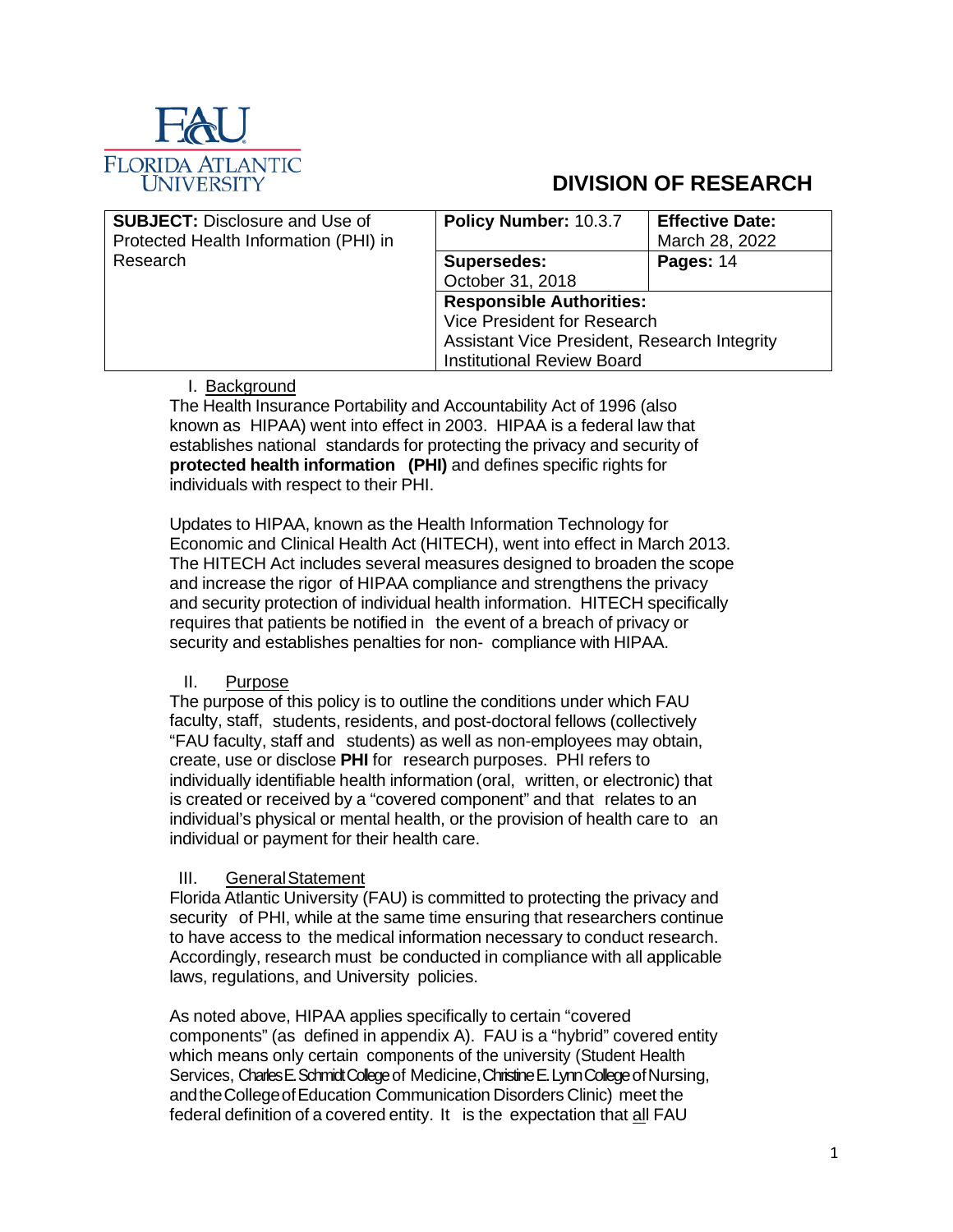faculty, staff and students have an awareness of HIPAA and how it may affect them as they work with PHI for research purposes.

#### IV. Definitions (See Appendix A)

Refer to FAU HIPAA glossary and terms at<http://www.fau.edu/hipaa/>

#### V. Policy

At FAU all research that is conducted using PHI from patients of a covered component must be conducted in accordance with HIPAA privacy and security regulations as well as relevant state laws and regulations, and FAU regulations, policies and procedures. If State of Florida laws provide greater privacy protections or rights with respect to a patient's PHI, then state laws supersede HIPAA.

As a general policy, faculty, staff and students of an FAU covered component must obtain authorization from all participants in a research study prior to the internal use or external disclosure of PHI unless he/she obtains a waiver of authorization. However, a member of a covered component at FAU is authorized to use or disclose, for research purposes, health information which has been appropriately de- identified as outlined in 45 CFR 164.502(d) and 164.514(a)-(c) of the HIPAA Privacy Rule.

Regarding PHI, FAU faculty, staff and students conducting research should strive to use the "minimum necessary" information whenever possible. For example, researchers should not request an Individual's entire medical record unless the entire medical record is justified as reasonably necessary to accomplish the research objectives.

All faculty, staff, or students who use PHI for research purposes must complete appropriate HIPAA training via the Collaborative Inter-Institutional Training Initiative (CITI) site. CITI's Information Privacy and Security (IPS) materials cover the principles of data protection, focusing on the healthcare-related privacy and information security requirements of the Health Insurance Portability and Accountability Act (HIPAA). Additional training related to Covered Component requirements may also be required by the institution and must be followed as applicable.

## VI. Accountability

## **The Principal Investigator (PI) will be responsible for:**

- Assessing when PHI is involved in his/her research study.
- **Completing, and ensuring all study team members have** completed, appropriate HIPAA training prior to working with PHI.
- **•** Determining the minimum necessary PHI required for the research.
- In consultation with FAU's Office of Information Technology (OIT) and the relevant College information technology representative, evaluating data security provisions for safeguarding PHI as described in the IRB protocol to ensure security provisions are sufficient to protect the privacy and confidentiality of human subjects.
- Submitting to the IRB/Privacy Board the appropriate HIPAA permission forms as appropriate for the type of activity that will be performed.
- Obtaining IRB/Privacy Board approval prior to obtaining and using PHI for research purposes.
- Securing a data use agreement, as necessary.
- Correcting improper procedures, including failure to obtain authorization, by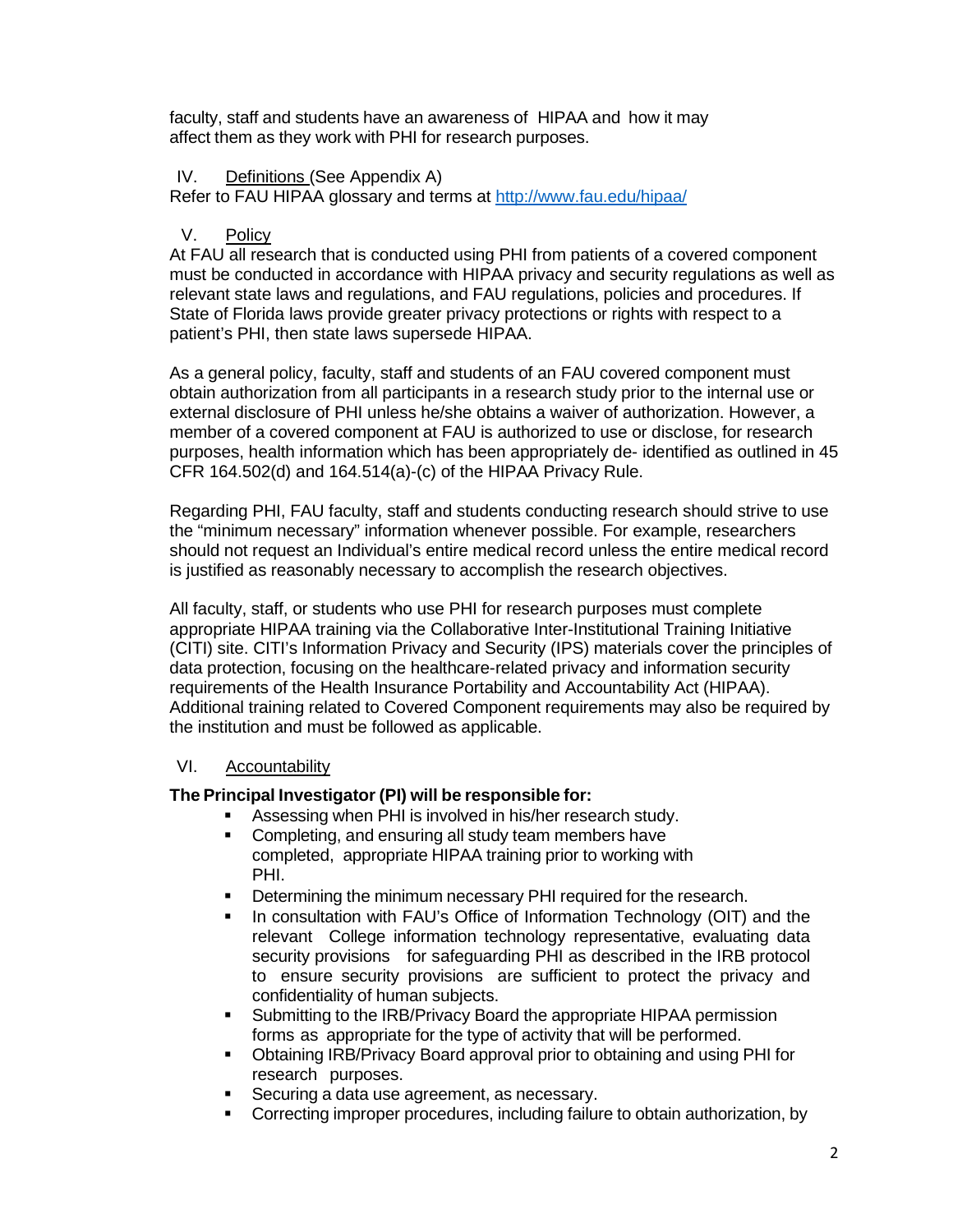either obtaining authorization from subjects or destroying the data/specimens already collected.

- **Promptly reporting to the IRB/Privacy Board all data security breaches or** any related unanticipated problem involving risks to study participants or others.
- Promptly ceasing PHI data transfers to a recipient if it is determined that the terms of a Data Use Agreement have been violated.

#### **The IRB will be responsible for:**

- Evaluating all research proposals involving the use or disclosure of PHI obtained from a Covered Component in accordance with applicable standards of the HIPAA Privacy Rule **including:**
	- a) Requests to use PHI for identification of prospective research participants, evaluation of clinical trial sites, and protocol development;
	- b) Requests to use PHI for the purpose of contacting prospective research participants;
	- c) Research protocols for which participant authorization is sought to use, maintain or disclose their PHI;
	- d) Requests to obtain limited data sets and the accompanying data use agreements required for this purpose;
	- e) Requests to obtain a waiver of authorization, in whole or in part, including provisions necessary to provide an accounting of disclosures (e.g., retrospective chart reviews);
	- f) Requests to access decedent PHI along with accompanying representations regarding the vital status of the individuals; Where an investigator elects not to use a data use agreement, authorization, or waiver of authorization, the IRB will review the investigator's proposed written representation to ensure that it is appropriate or justified.
	- g) Requests to use biological materials or tissues accompanied by protected health information and created about or received from patients of a Covered Component, or maintained by or on behalf of Covered Component;
	- h) Requests to create and populate research databases and repositories of protected health information at a Covered Component, and the subsequent use of the information in such databases and repositories.
- Conducting annual, or more frequent reviews if warranted, of the projects under its purview and obtaining updated privacy and security information for applicable studies.
- Evaluating and responding to situations when PHI has been obtained without proper authorization or applicable exemption and specifying corrective action, which could include requiring immediate destruction of the data or obtaining authorization forms from subjects.
- In consultation with FAU's Office of Information Technology (OIT) and the relevant College information technology representative, evaluating data security provisions for safeguarding PHI as described in the IRB protocol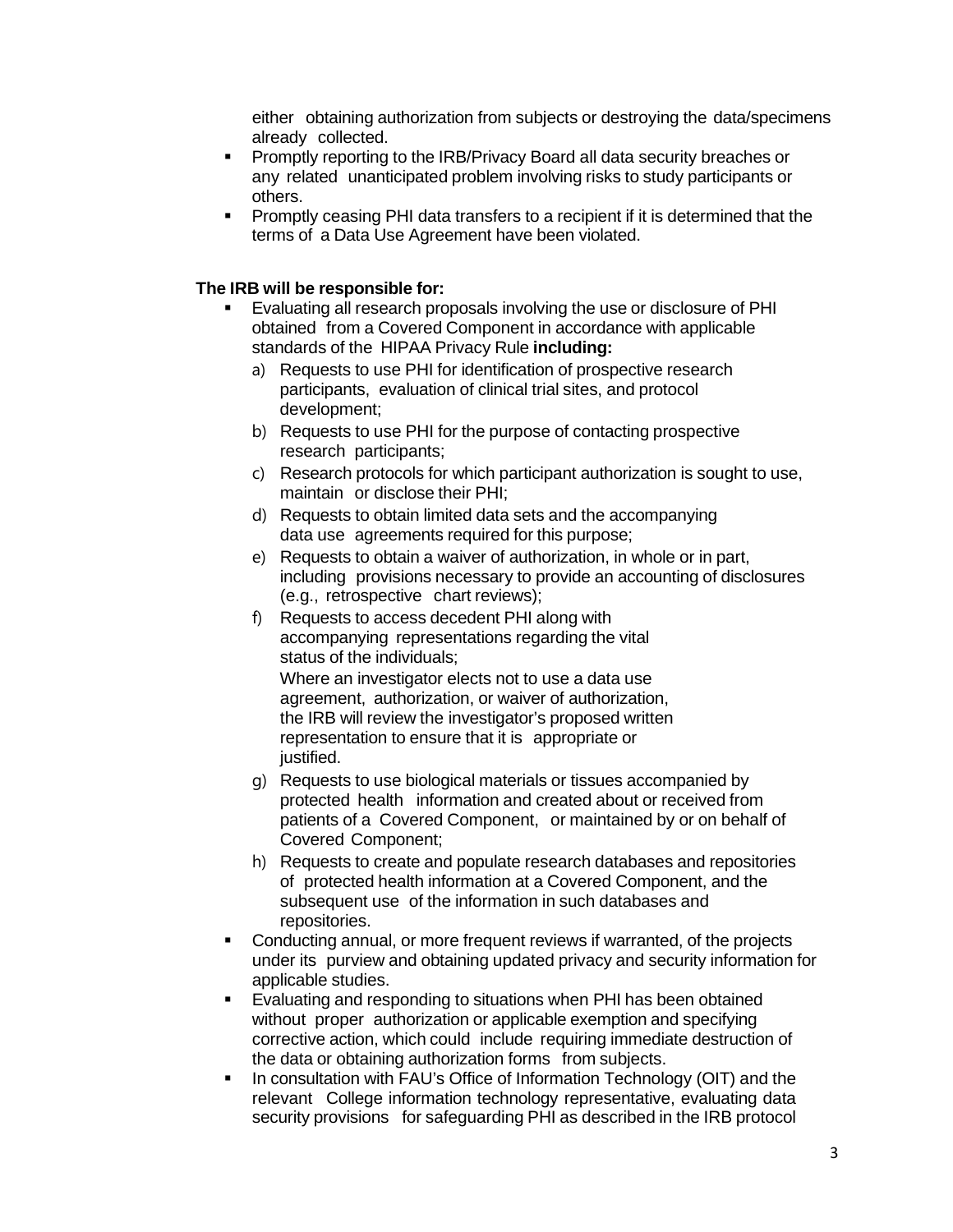to ensure security provisions are sufficient to protect the privacy and confidentiality of human subjects.

**Evaluating and responding to data security and privacy breaches as** appropriate to protect human subjects involved in FAU research protocols.

#### **The Research Integrity office will be responsible for:**

- Advising researchers on HIPAA compliance, in consultation with FAU's Chief Privacy Officer and General Counsel's office, as appropriate.
- Ensuring HIPAA forms and documented approval letters contain the appropriate content and review criteria as outlined in federal regulations.
- **Pre-reviewing IRB submissions to determine when HIPAA forms should** be included for IRB/Privacy Board review.
- Coordinating with OIT and other IT professionals, as warranted, to ensure appropriate expertise is available to review data security plans for PHI used in research.
- Verification that researchers have completed appropriate training prior to working with PHI for research purposes.

#### **Division of Research Offices (Sponsored Programs, Legal, etc.) will be responsible for:**

- **Coordinating review and signature of relevant contractual** agreements with appropriate reviewing and signature authorities.
- Requesting and obtaining from the PI relevant documentation as outlined by the applicable agreement before final approval and signature is secured.

#### VII. Procedures

For persons who are FAU faculty, staff or students of a Covered Component and persons that are not members of a Covered Component but who wish to obtain PHI for research purposes<sup>1</sup>, the following procedures apply:

## **Research Using De-Identified Health Information:**

To use or disclose "de-identified" data for research purposes, the following is required:

- The patient data must be de-identified using one of the following methods:
	- a. *TheSafeHarbor Method:* Removethe18key identifiers fromthe PHI dataset. This can be done by the workforce members of the Covered Component (e.g., clinic, hospital, etc.) and documented via the Assessment Tool 2: Am I Using PHI (De-Identification Certification Form), or through the services of an Honest Broker (see definition in Appendix A below). If the Covered Component wishes to use the services of the Honest Broker, they must enter into a Business Associate Agreement with that person/entity prior to this service. **OR**
	- b. *Expert Determination:* Obtain documentation that a statistician (or other person with appropriate knowledge and experience with generally accepted statistical and scientific principles for rendering information not individually identifiable) has determined that the risk is minimal that the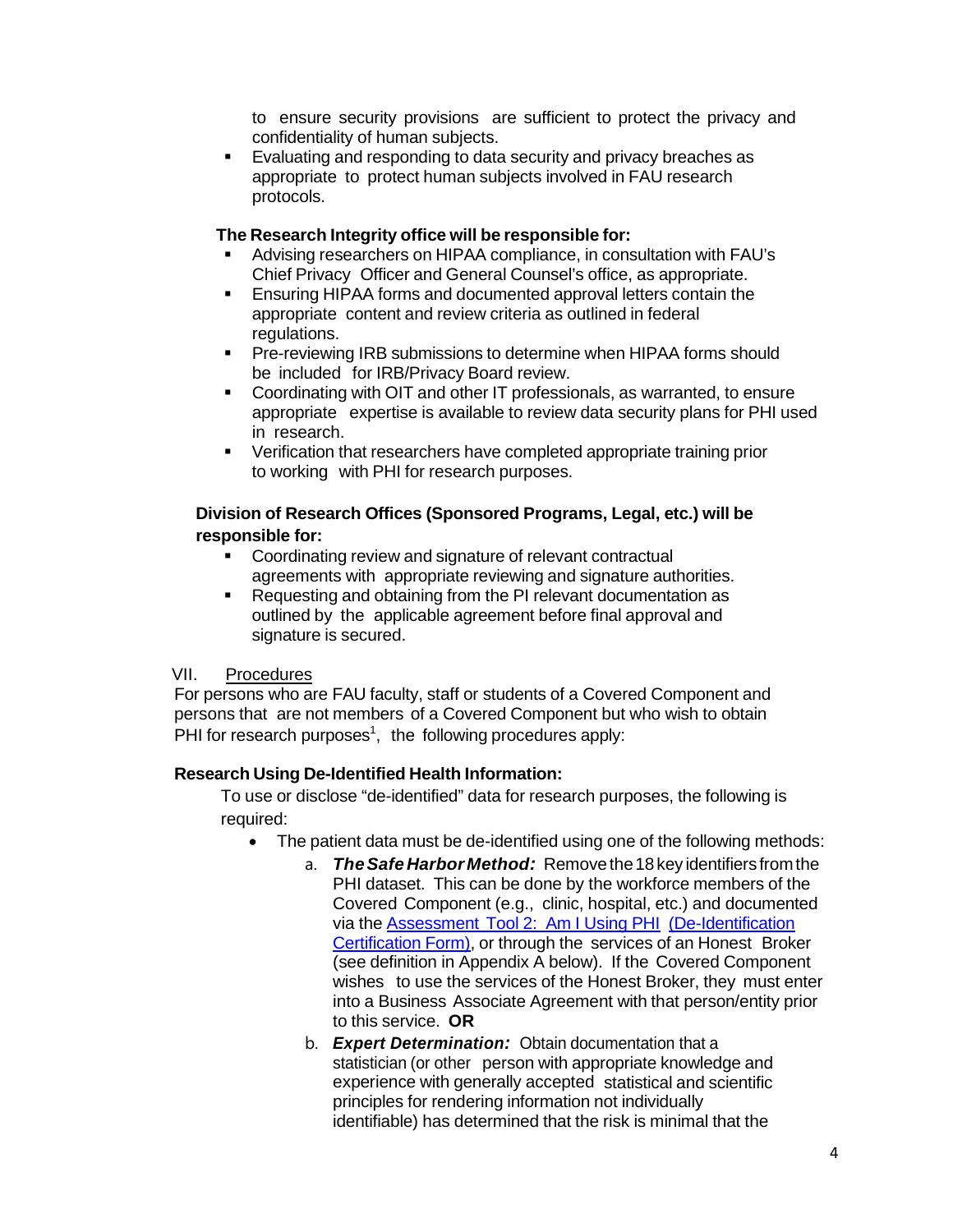information could be used, alone or in combination with other available information, to identify the person whose information is being used.

The Covered Component providing the data is permitted to assign and retain a code to allow the re-identification of PHI. However, the code cannot be derived from or related to the information about the subject. (e.g., the subject's initials and last 4 digits of their social security number cannot be used). Also, the Covered Component cannot disclose the reidentification code or the method of re-identifying the PHI to the researchers or to anyone else.

#### **Research Use/Disclosure with Individual Authorization:**

To use or disclose PHI with authorization by the research participant, the following is required:

- Prepare and submit, as part of the IRB submission package, either the standalone HIPAA Authorization Form or the combined Consent Form/Authorization (see templates in IRBNet).
- Obtain an additional, separate authorization if the research involves the use or disclosure of psychotherapy notes.
- Maintain an accounting of PHI disclosed for research purposes so that an individual who requests this data can see to whom and how often their PHI has been disclosed.

This accounting must include disclosures of PHI that occurred during the six years prior to an individual's request for an accounting in general. (See 45 CFR 164.528) As part of the study, if you collect PHI from more than fifty subjects, you may use a simpler *Modified AccountingSystem*as referenced in Definitions below. (45 CFR 164.528)

**Research Use/Disclosure without Authorization:** (For example, to conduct medical records research, a waiver may be appropriate when researchers are unable to use de-identified information, and the research could not practicably be conducted if research participants' authorization were required.) 45 CFR 164.512(i)(1)(i)

To use or disclose PHI *without* authorization by the research participant, the following is required:

- Submit a request to the IRB/Privacy Board for waiver or alteration of the authorization requirement using Form 7, Request for Waiver of HIPAA Authorization Requirement as part of the IRB submission package. The responses on the form should contain thoughtful and substantive responses to the criteria for a waiver or alteration of authorization as outlined on the form and in the federal regulations.
- Obtain documentation from the IRB/Privacy Board that an alteration, or waiver of authorization, for use or disclosure of a research participant's PHI has been approved.
- **Note:** If a Covered Component uses or discloses PHI based on an IRB approved waiver or alteration of the authorization requirement, the covered entity must retain the IRB's documentation on which it relied for at least 6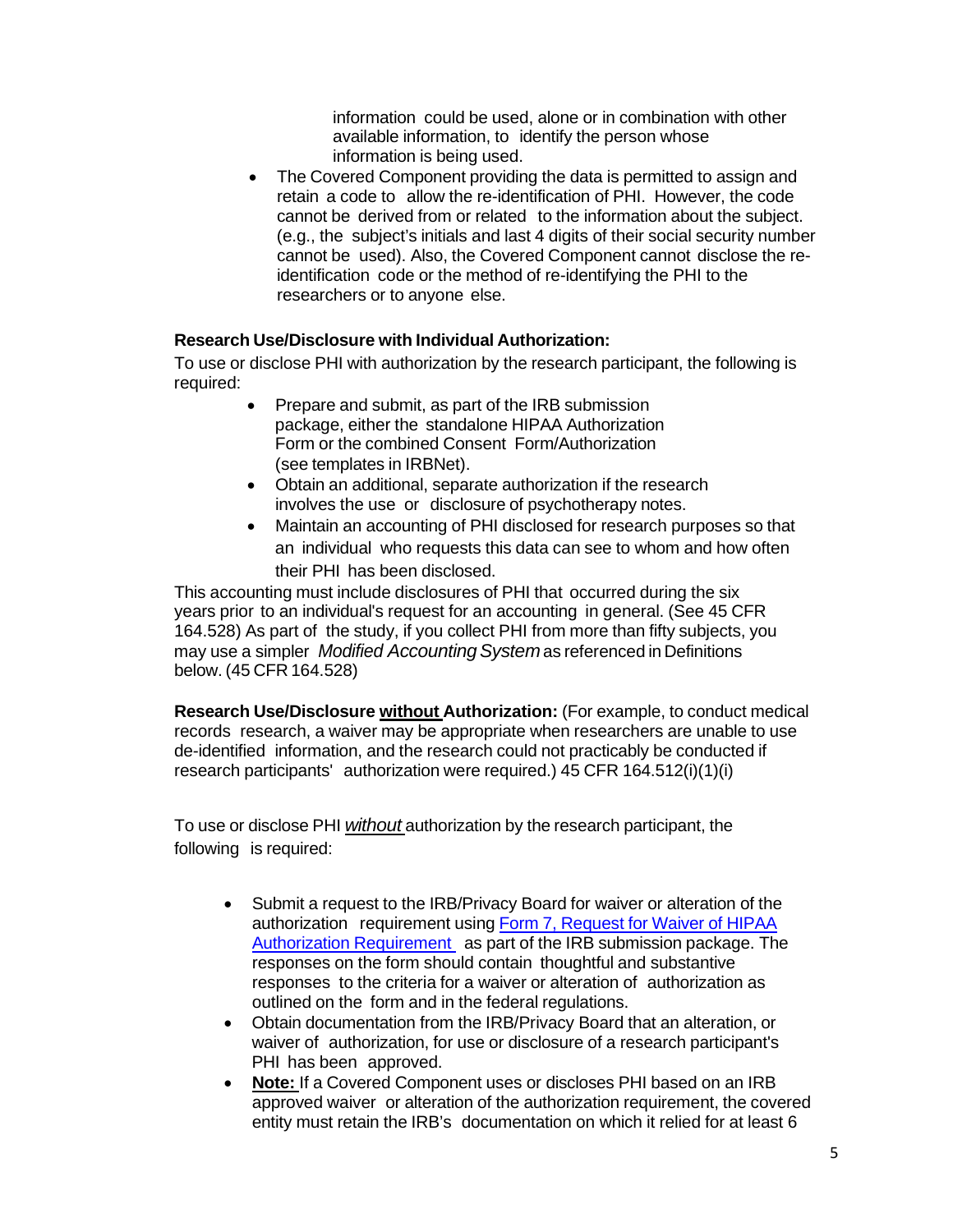years from the date the waiver or alteration was obtained, or the date when it was last in effect, whichever is later. (§ 164.316(b)(2)(i)).

#### **Review of PHI as Preparation for Research**:

To obtain PHI solely as *preparation for research* (e.g., to design a research study, assess the feasibility of conducting a study, or to prepare a grant application), the following is required:

- Submit the Request to use PHI Preparatory to Research to the primary privacy contact of the Covered Component. Ensure the request addresses the required elements outlined in 45 CFR 164.512(i)(1)(ii) including a) that the use or disclosure of the PHI is solely to prepare a research protocol or for similar purposes preparatory to research, b) that the researcher will not remove any PHI from the covered entity, and c) that the PHI for which access is sought is necessary for the research purposes.
- Obtain documented approval prior to conducting these activities and submit a copy along with your IRB submission. Also, submit as appropriate to the Privacy Officer and/or person responsible for release of medical information in the unit.

#### **Review of PHI to Recruit Research Participants**:

To obtain PHI to contact potential research participants, the following is required:

• If you are the treating health care provider/staff, you may review patient records to identify prospective research participants and contact them to discuss the research opportunity.

> Submit the Request to use PHI Preparatory to Research to the primary privacy contact of the Covered Component.

- If you are NOT the treating health care provider/staff, you may review patient records to identify prospective research participants using the review of PHI preparatory to research mechanism (which requires certain representations and approvals as described herein). However, it is preferred that the treating health care provider contact them to discuss the research opportunity.
- In some cases, and with justification, the IRB may approve a method where contact is made jointly by the researcher and treating provider, or by the primary health care provider referring the patient to the researcher, if eligible for participation. The goal is to ensure recruitment is done in a manner that is the least intrusive to an individual's privacy.

In these cases, the researcher must either obtain a signed Authorization form, or request and obtain a Partial Waiver of Authorization to use PHI to contact a covered component's patients as part of the overall IRB application. The request should be accompanied by a letter of cooperation indicating that the treating health provider has agreed to this method.

If the researcher also needs to screen potential research participants for eligibility after contacting them, and that involves soliciting health information to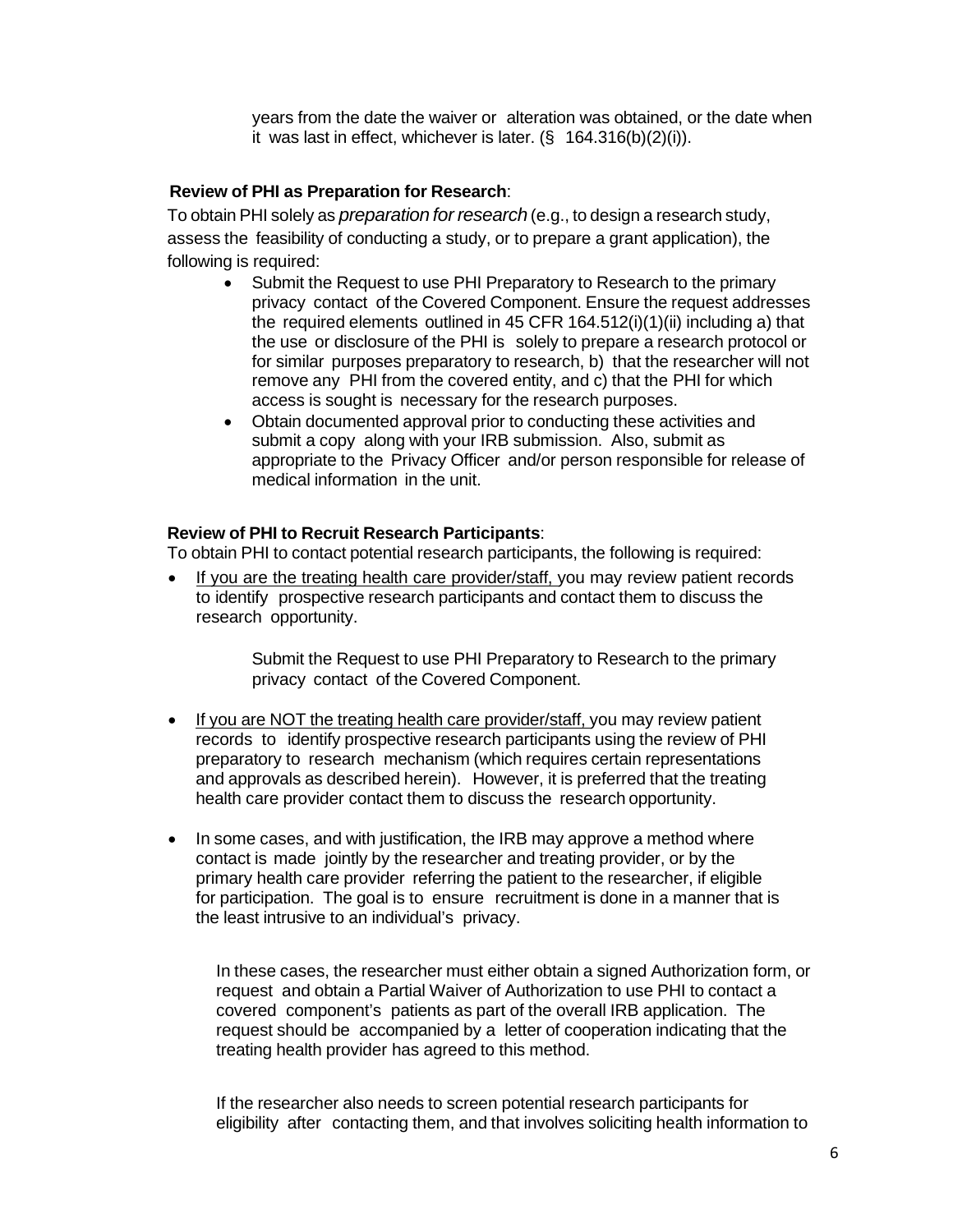ensure they meet inclusion criteria, this should be included in the authorization or waiver of authorization request submitted to the IRB.

#### **Research on the Protected Health Information of Decedents**

To conduct research on the Protected Health Information of decedents (deceased persons):

- Submit a request to use PHI of decedents to the primary privacy contact of the Covered Component.
- Ensure the request addresses the required elements outlined in 45 CFR 164.512(i)(1)(iii), including that the use or disclosure being sought is solely for research on the PHI of decedents, that the PHI being sought is necessary for the research and, at the request of the Covered Component, documentation of the death of the individuals about whom information is being sought.
- Obtain documented approval from the primary privacy contact of the Covered Component stating that the request has been approved and meets the requirements of the federal regulations (45 CF 164.512(i)(1)(iii)). Submit as appropriate to the Privacy Officer and/or person responsible for release of medical information in the unit.
- As set forth under the privacy rule, individually identifiable health information of a person who has been deceased for more than 50 years is not PHI.

#### **Research with a Limited Data Set**

A limited data set excludes all direct identifiers of the individual or his/her relatives, employers, or household members, EXCEPT dates directly related to an individual and town, city, state, zip code. (See Assessment Tool 2 as a resource)

To disclose or obtain this type of data set, the following is required:

- A data use agreement or "DUA" (see FAU template found in IRBNet) must be entered into by both the Covered Component and the researcher, so that the Covered Component may disclose a limited data set to the researcher for research, public health, or health care operations.
- The DUA must be accompanied by a list of requested data elements and be reviewed by Counsel and signed by the Director of Sponsored Programs or his/her designee
- Those disclosing the data must ensure the data is stripped of all identifiers except dates directly related to an individual and town, city, state, zip code.
- The DUA accompanied by the list of requested data from the medical record must be submitted to the IRB as part of the related research protocol review and approval.

#### **Research Use/Disclosure involving Business Associates**

• FAU uses the services of a variety of businesses or independent contractors to carry out some of its activities, services and functions. HIPAA allows a Covered Component to disclose PHI to these external parties if they enter into a Business Associate Agreement (BAA) with FAU that obligates the business associate to take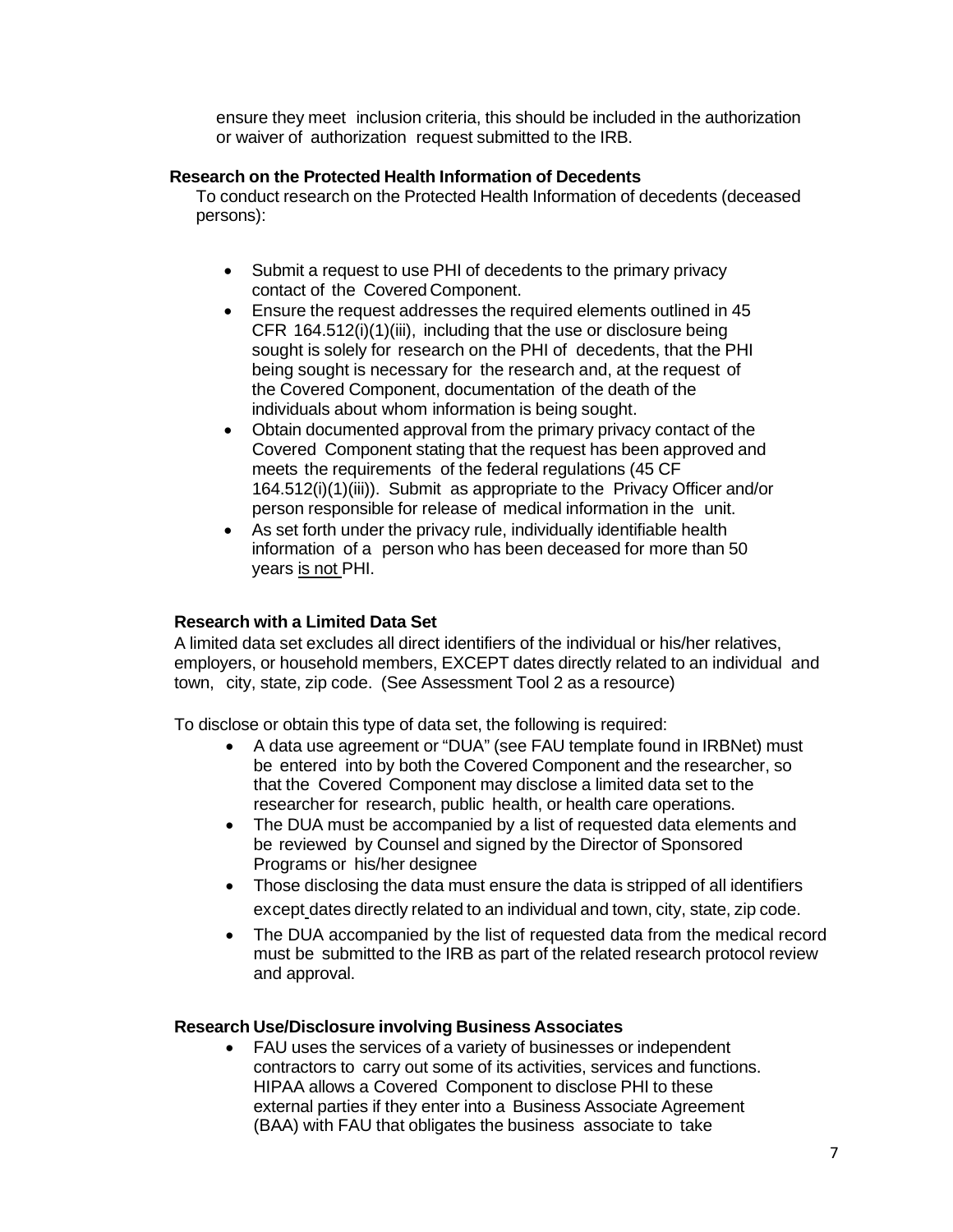appropriate steps to safeguard the information consistent with the HIPAA guidelines.

- Under HITECH, Business Associates of a Covered Entity are directly liable for compliance with certain HIPAA privacy and security rules and requirements.
- A BAA is not needed to share PHI with a Business Associate for **treatment, payment, or health care operations** (which includes training and other activities related to running or improving a health care site).
- In research, one of the most common scenarios where Covered Components involve Business Associates is for recruitment or protocol development. A business associate may need to access PHI to assist them with identifying or contacting study participants, or to help design a research protocol. Contact Research Integrity or General Counsel for guidance.

In situations where FAU personnel obtain PHI from Covered Components outside of the university (hospitals, nursing homes, mental health facilities, doctors' offices, etc.) the same general procedures apply but researchers may be required to follow the institution-specific procedures of that Covered Component. If that Covered Component does not have an IRB, Privacy Board, or Privacy Office/official that conducts such reviews, the PI should consult with the FAU IRB.

VIII. Policy Renewal: As needed

IX. References 45 CFR 160 and 164

POLICY APPROVAL *Initiating Authority*

Signature: Contract of the Contract of the Contract of the Date: Name: Daniel C. Flynn, Ph.D., Vice President for Research Daniel C. Flynn, Ph.D. Date: 2022.03.29 14:43:45 -04'00'

Date: 3/29/22

Executed signature pages are available in the Initiating Authority Office(s)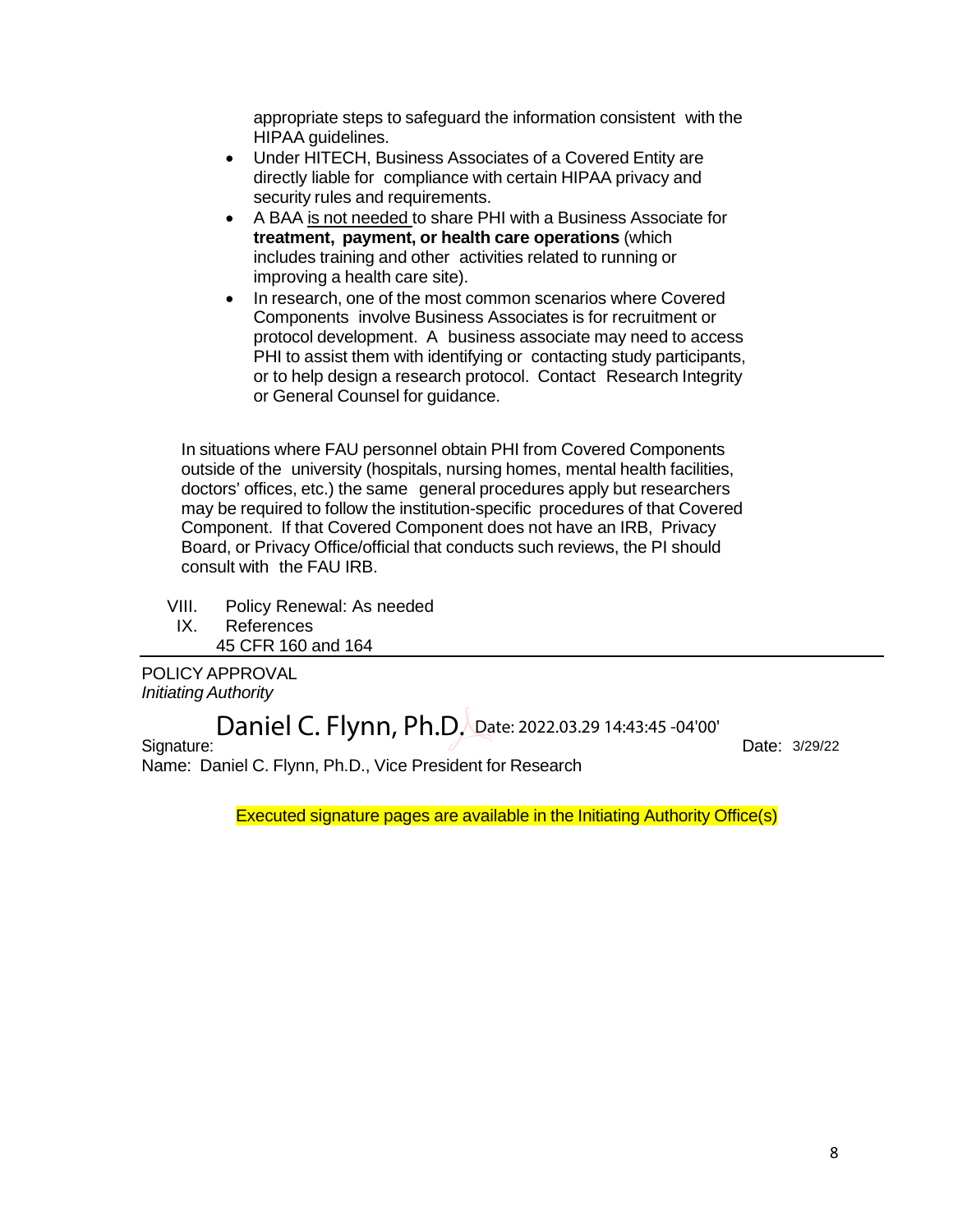## **Appendix A: Definitions**

**Authorization:** Written permission given by the individual, or his/ her Legally Authorized Representative, to allow a Covered Entity to use or disclose protected health information about the individual. The requirements of a valid authorization are defined by the HIPAA regulations.

**Accounting for Disclosures of PHI:** The provision of a list of disclosures made by a Covered Component of FAU. Accountings include information that describes a covered entity's disclosure of PHI that has taken place within six (6) years of the date of the request. Accounting of disclosures is not required in the following situations:

- Disclosures for treatment, payment, and health care operations ("TPO")
- Disclosures to the individual
- Disclosures made pursuant to valid authorizations
- Disclosures for national security or intelligence purposes
- Disclosures to correctional institutions or law enforcement officials
- Disclosure of Limited Data Sets
- Disclosure of de-identified data
- Disclosures of PHI prior to April 14, 2003

**Breach:** The unauthorized acquisition, access, use, or disclosure of protected health information, which compromises the security or privacy of such information. Data breaches may involve personal health information (PHI), personally identifiable information (PII), trade secrets, or intellectual property.

**Business Associate:** Generally an entity or person who performs a function involving the use or disclosure of Protected Health Information (PHI) on behalf of a covered entity (such as claims processing, case management, utilization review, quality assurance, billing) or provides services for a covered entity that require the disclosure of PHI (such as legal, actuarial, accounting, accreditation). For example, an individual or company hired by an investigator (who is part of a covered entity) to review PHI to identify and recruit potential research subjects would be a "business associate."

**Clearinghouse:** Health care clearinghouse means a public or private entity, including a billing service, re-pricing company, community health management information system or community health information system, and "value-added" networks and switches, that does either of the following functions:

- 1. Processes or facilitates the processing of health information received from another entity in a nonstandard format or containing nonstandard data content into standard data elements or a standard transaction.
- 2. Receives a standard transaction from another entity and processes or facilitates the processing of health information into nonstandard format or nonstandard data content for the receiving entity.

**Covered Component:** Components of a covered entity that engage in 'covered functions' and, any component that engages in activities that would make it a 'business associate' of a component that performs covered functions if the two components were separate legal entities.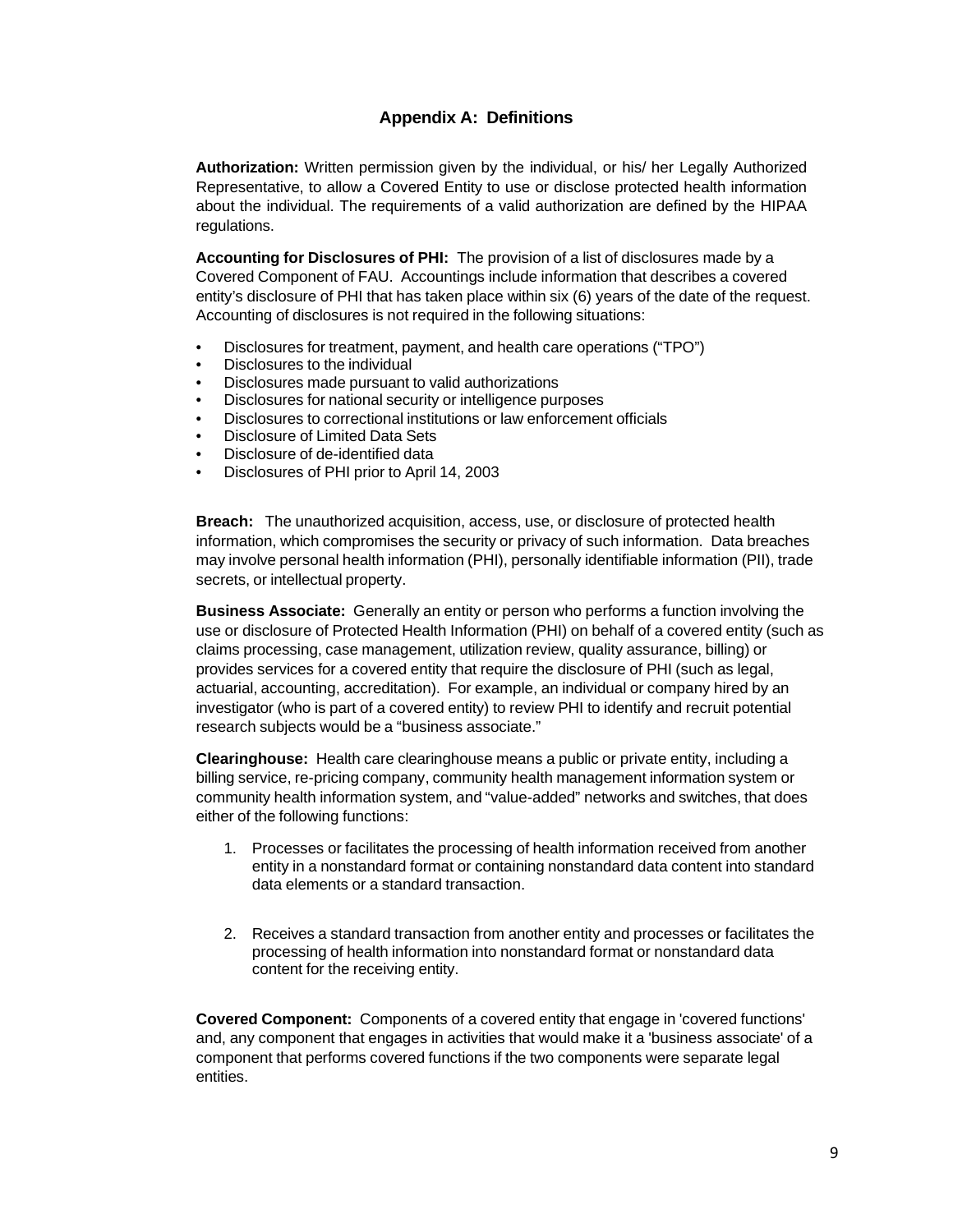**Covered Entity:** A health plan, a health care provider, or a health care clearinghouse who transmits any health information in electronic form in connection with a transaction covered by the Privacy Rule.

There are three Covered Entities at FAU: 1) the College of Medicine; 2) the College of Nursing (including the Community Health Center (CHC) and Louis and Anne Green Memory and Wellness Center (MWC)); and 3) Student Health Services and Pharmacy.

**Covered Functions:** Activities of a covered entity, the performance of which makes the entity a health plan, a health care provider, or a health care clearinghouse.

**Data Use Agreement:** An agreement or contract, which serves as satisfactory assurance that the recipient of a limited data set will only use or disclose the protected health information for limited purposes. A data use agreement between the covered entity and the limited data set recipient must:

- 1) Establish the permitted uses and disclosures by the recipient of information in the limited data set. The data use agreement may not authorize the limited data set recipient to use or further disclose the information in a manner that would violate the requirements of the privacy rules;
- 2) Establish who is permitted to use or receive the limited data set; and
- 3) Provide that the limited data set recipient will:

a. Not use or further disclose the information other than as permitted by the data use agreement or as otherwise required by law;

b. Use appropriate safeguards to prevent use or disclosure of the information other than as provided for by the data use agreement;

c. Report to the covered entity any use or disclosure of the information not provided for by its data use agreement of which it becomes aware;

**De-Identified Data:** Data (containing health information) that does not identify an individual and with respect to which there is no reasonable basis to believe that information within the data can be used to identify an individual. Consistent with the Privacy Rule, health information is considered de-identified: 1) upon the removal of a list of eighteen (18) direct identifiers defined under HIPAA that could be used to identify an individual; 2) if an expert, who can determine and document, using generally accepted statistical and scientific principles and methods, that there is a very small risk that the information used alone or in combination with other reasonably available information could be used to identify the subject of the information. The 18 identifiers are as follows:

- 1. Names;
- 2. All geographic subdivisions smaller than a State, including street address, city, county, precinct, zip code, and their equivalent geocodes, except for the initial three digits of a zip code if, according to the current publicly available data from the Census Bureau: (a) The geographic unit formed by combining all zip codes with the same three initial digits contains more than 20,000 people; and (b) The initial three digits of a zip code for all such geographic units containing 20,000 or fewer people is changed to 000;
- 3. All elements of dates (except year) for dates directly related to an individual, including birth date, admission date, discharge date, date of death; and all ages over 89 and all elements of dates (including year) indicative of such age, except that such ages and elements may be aggregated into a single category of age 90 or older;
- 4. Telephone numbers;
- 5. Fax numbers;
- 6. Electronic mail addresses;
- 7. Social security numbers;
- 8. Medical record numbers;
- 9. Health plan beneficiary numbers;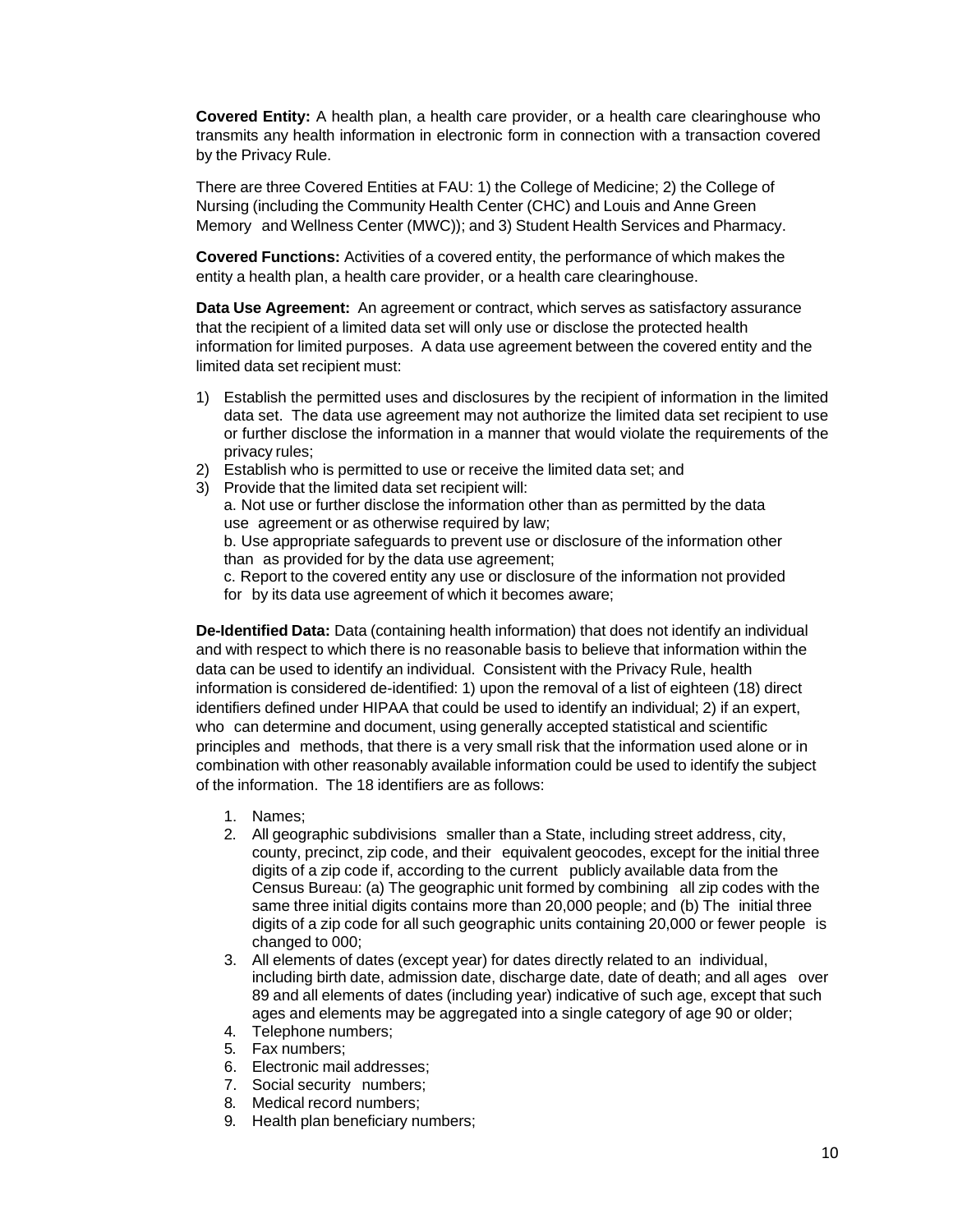- 10. Account numbers;
- 11. Certificate/license numbers;
- 12. Vehicle identifiers and serial numbers, including license plate numbers;
- 13. Device identifiers and serial numbers;
- 14. Web Universal Resource Locators (URLs);
- 15. Internet Protocol (IP) address numbers;
- 16. Biometric identifiers, including finger and voice prints;
- 17. Full face photographic images and any comparable images; and
- 18. Any other unique identifying number, characteristic, or code, except as permitted by item #3.

**Disclose or Disclosure:** The release, transfer, provision or access to, or divulging in any other manner of information outside the entity holding the information.

**Electronic Protected Health Information (ePHI) –** PHI in electronic form.

**EMR:** Electronic Medical Record

**Health Care Operations:** Any of the following activities of a covered entity that relate to its covered functions:

- 1. Conducting Quality Assessment and Improvement activities, including the following: outcomes evaluation and development of clinical guidelines; patient safety activities, population-based activities relating to improving health or reducing health care costs, protocol development, case management and care coordination; and contacting health care providers and patients with information about treatment alternatives;
- 2. Reviewing the competence or qualifications of health care professionals including the following: evaluating practitioner and provider performance; conducting training programs; accreditation; certification; licensing; or credentialing activities;
- 3. Underwriting (except as prohibited under 45 CFR §164.502 (a)(5)(i)(e.g., involving genetic information)), enrollment, premium rating, and other activities related to the creation, renewal, or replacement of a contract of health insurance of health benefits, and ceding, securing or placing a contract for reinsurance of risk relating to claims for health care;
- 4. Conducting or arranging for medical review, legal services and auditing functions including fraud and abuse detection and compliance programs;
- 5. Business planning and development such as conducting cost-management and planningrelated analyses related to managing and operating the entity; and
- 6. Business management and general administrative activities including the following: management activities relating to implementation of and compliance with the requirements of the privacy regulations; customer service; resolution of internal grievances; the sale, transfer, merger, or consolidation of all or part of the covered entity; and creating de-identified health information or a limited data set; and fundraising for the benefit of the covered entity.

**HIPAA** – Health Insurance Portability and Accountability Act of 1996.

**Honest Broker:** An entity which keeps sets of private information but distributes parts of those sets to other entities who should not have access to the entire set.

For example, in research involving biological specimens donated for research, the honest broker would keep both the specimen and associated protected health information, but only allow researchers to have access to the specimen without the protected health information.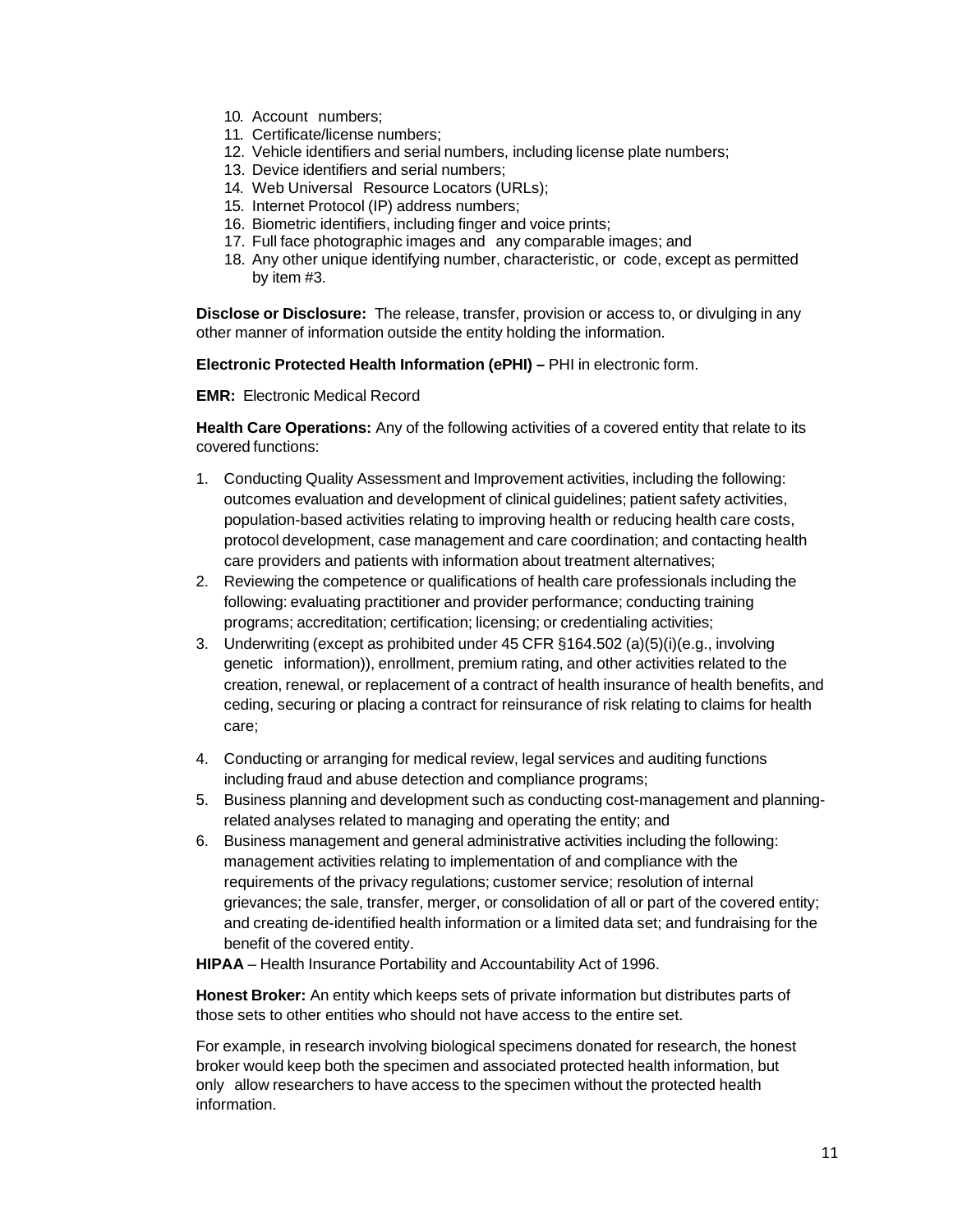**Individually Identifiable Health Information:** Information that includes demographic information collected from an individual, and

1. Is created or received by a health care provider, health plan, employer, or health care clearinghouse; and

2. Relates to the past, present, or future physical or mental health or condition of an individual; the provision of health care to an individual; or the past, present, or future payment for the provision of health care to an individual; and (a) that identifies the individual; or (b) with respect to which there is a reasonable basis to believe the information can be used to identify the individual.

**Hybrid Entity**: A single legal entity that is a covered entity, whose business activities include both medical services (also known as "Covered Components") and non-medical activities (also known as "Non-Covered Components"), and that designates health care components in accordance with the Privacy Rule.

**Legally Authorized Representative:** A person authorized either by state law or by court appointment to make decisions, including decisions related to health care, on behalf of another person, including someone who is authorized under applicable law to consent on behalf of a prospective subject to the subject's participation in the procedure involved in the research.

**Limited Data Set:** Protected health information that excludes 16 HIPAA categories of direct identifiers of the individual or of relatives, employers, or household members of the individual, but may retain city; state; ZIP Code; elements of date; and other numbers, characteristics, or codes not listed as direct identifiers. A limited data set is described as health information that excludes certain listed direct identifiers: 1) Names. 2) Postal address information, other than town or city, state and ZIP Code. 3) Telephone numbers. 4) Facsimile numbers. 5) Electronic mail addresses. 6) Social security numbers. 7) Medical record numbers. 8) Health plan beneficiary numbers. 9) Account numbers. 10) Certificate/license numbers. 11)

Vehicle identifiers and serial numbers, including license plate numbers. 12) Device identifiers and serial numbers. 13) Web universal resource locators (URLs). 14) Internet protocol (IP) address numbers. 15) Biometric identifiers, including fingerprints and voiceprints. 16) Full- face photographic images and any comparable images.

Limited data sets may only be used for research, public health or for health care operations; and only with a data use agreement that limits the use of the data by the recipient.

**Minimum Necessary:** Reasonable efforts made to limit the use, disclosure, or request for PHI to the minimum necessary to accomplish the intended purpose.

**Modified Accounting System**: A system of accounting that can be utilized only in research studies that involve more than fifty records, where the covered entity must provide the individuals with just the following information:

- The name of the protocol or other research activity;
- Plain language description of the research protocol or activity including the purpose of the research, and criteria for selecting particular records;
- A brief description of the type of protected health information that was disclosed;
- The date or period of time during which such disclosures occurred, or may have occurred, including the date of the last such disclosure during the accounting period;
- The name, address, and telephone number of the entity that sponsored the research and of the researcher to whom the information was disclosed; and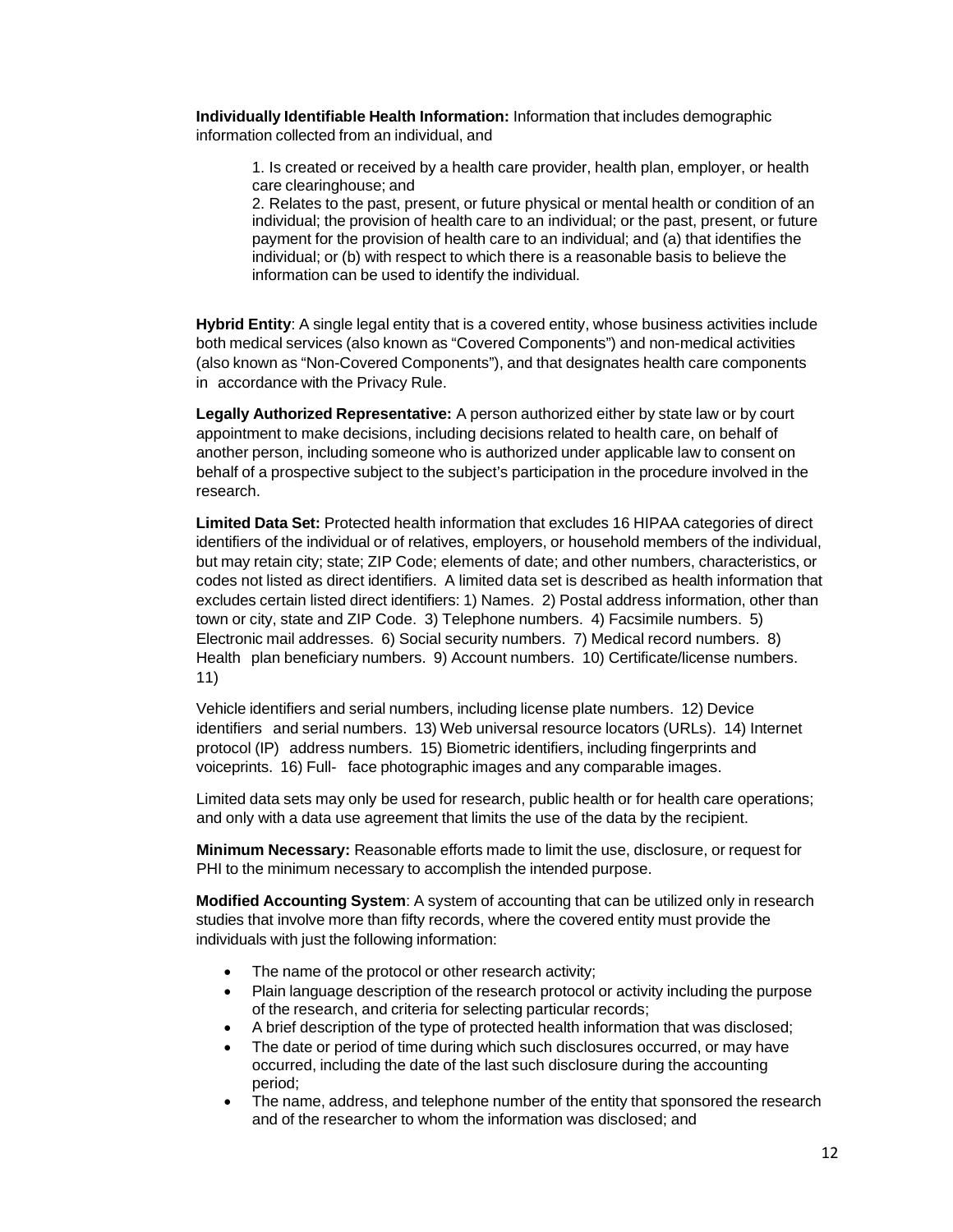• A statement that the protected health information of the individual may or may not have been disclosed for a particular protocol or other research activity.

**Personal Identification Information (PII) –** As defined by Florida Statute 817.568(1)(f), under which fraudulent use is prohibited, PII means "any name or number that may be used, alone or in conjunction with other information, to identify a specific individual, including any:

- 1. Name, postal or electronic mail address, telephone number, Social Security number, date of birth, mother's maiden name, official state-issued or US-issued driver's license or identification number, alien registration number, government passport number, employer or taxpayer identification number, Medicaid or food stamp account number, bank account number, credit or debit card number, or personal identification number or code assigned to the holder of a debit card by the issuer to permit authorized electronic use of such card;
- 2. Unique biometric data, such as fingerprint, voice print, retina or iris image, or other unique physical representation;
- 3. Unique electronic identification number, address, or routing code;
- 4. Medical records;
- 5. Telecommunication identifying information or access device; or
- 6. Other number or information that can be used to access a person's financial resources."

**Privacy Rule –** The regulations at 45 CFR §§ 160 and 164 that detail the requirements for complying with the standards for privacy under the administrative simplification provisions of HIPAA.

**Protected Health Information (PHI)**: Individually identifiable health information collected from an individual that is: 1) transmitted by electronic media; 2) maintained in electronic media; or 3) transmitted or maintained in any other form or medium by a Covered Component.

PHI encompasses information that identifies an individual or might reasonably be used to identify an individual and relates to: the individual's past, present or future physical or mental health or condition of an individual; the provision of health care to the individual; or the past, present or future payment of heath care to an individual.

PHI excludes individually identifiable health information in: a) education records covered by the Family Educational Rights and Privacy Act (FERPA); b) records described at 20 U.S.C.

§1232g(a)(4)(B)(iv); c) employment records held by a covered entity in its role as employer; and d) regards to a person who has been deceased for more than 50 years.

**Research**: A systematic investigation, including research development, testing and evaluation, designed to develop or contribute to generalizable knowledge. This includes the development of research repositories and databases for research.

**Reviews Preparatory to Research:** Using or reviewing PHI for the purposes of developing a research protocol or formulating a research hypothesis.

**Sensitive Information** – Information that is protected against unwarranted disclosure. Access to sensitive information should be safeguarded. Protection of sensitive information may be required for legal or ethical reasons, for issues pertaining to personal privacy, or for proprietary considerations. Sensitive information also includes any information that is protected by FAU policy from unauthorized access. This information must be restricted to those with a legitimate business need for access. Examples of sensitive information may include, but are not limited to, some types of research data (such as research data that is